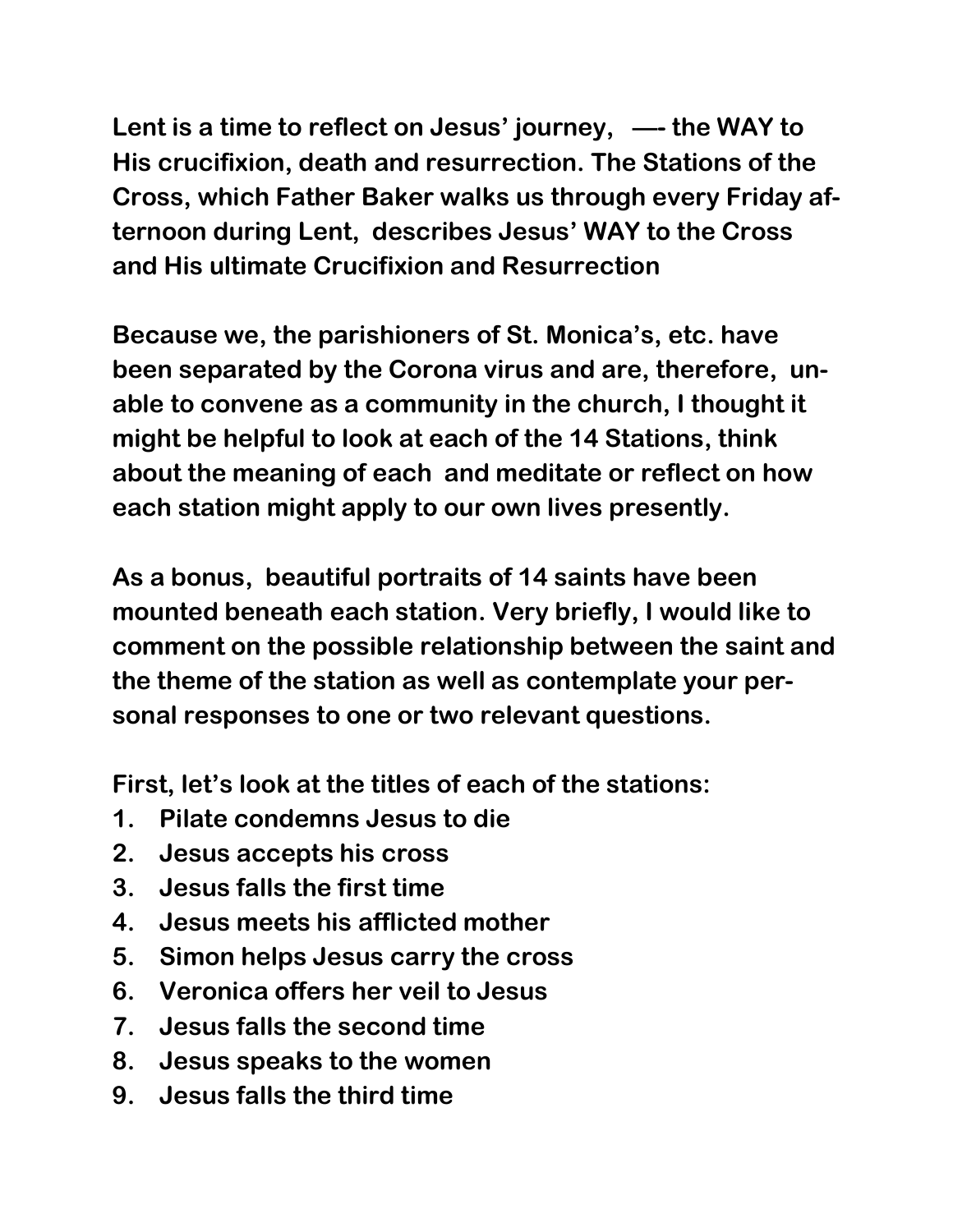- **10. Jesus is stripped of his garments**
- **11. Jesus is nailed to the cross**
- **12. Jesus dies upon the cross**
- **13. Jesus is taken down from the cross**
- **14. Jesus is placed in the sepulcher**

**Now, let's look at ONE interpretation of each.**

**At Station One, Jesus is condemned to die. Visualize the scene. Jesus is standing alone. He has done nothing to deserve to die. Yet, the crowd jeers him, Peter denies knowing Him. The night before, in the garden of Gethsemane, he had asked the Father to remove this burden but quickly follows with an acceptance of God's will. His journey is about to begin. As with St. Augustine, the journey will be a bitter one; a prolonged one. However, unlike Jesus, Augustine's decision to accept conversion will not be instant. He will plead with God " to make him chaste, but not yet." To contemplate God's will more deeply, he will retreat to a garden. He will hear a child's voice imploring him to pick up and read a copy of Sacred Scripture. In this time of trial dealing with COVID-19, let us remember we are not alone. God is always with us. As we journey through the Stations of the Cross, know that Jesus is speaking to our restless hearts. During Lent, He has moved us from darkness to light, from sin to life, from feeling alone to the community of saints.**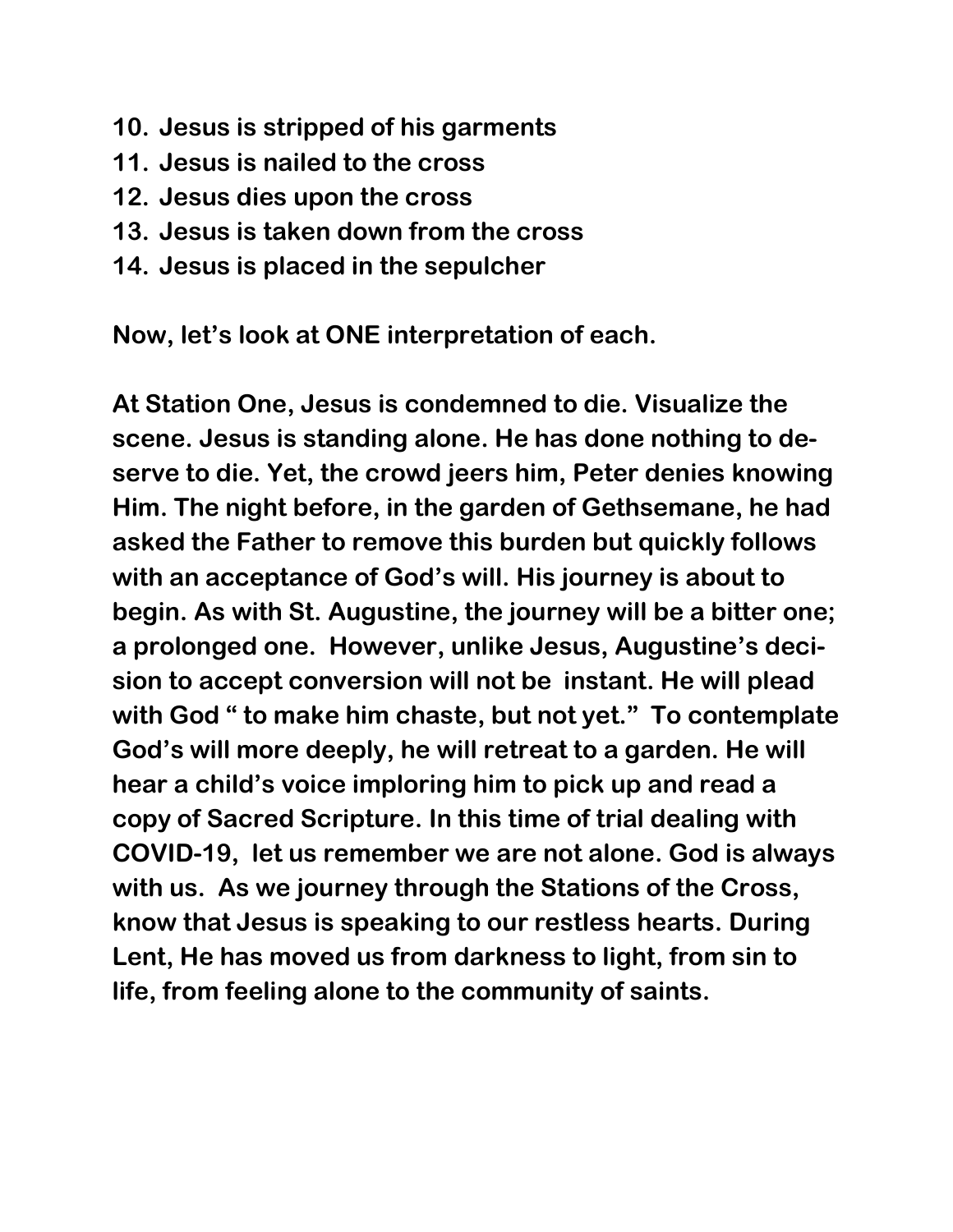**Reflection Questions: What are positive steps we can take right now to feel less alone? What do we learn from Augustine's story? How can the Word of God speak directly to our anxious hearts?**

**At Station Two, Jesus accepts and carries the cross. He knows this is part of God's plan to save mankind.**

**If we put ourselves in Jesus' shoes, we know that the pandemic that has befallen the world is a heavy cross to bear. However, it is not the fault of the people and God is not to blame. We must have faith and hope that the cross will become lighter. We ask God for strength as St. Francis of Assisi did. In the last two years of his life, Francis received the stigmata, the marks of the five physical wounds of Christ in his body. With these marks, Francis united with Jesus as a "man of sorrows" suffering in solidarity. As a young man, he observed soldiers being torn limb from limb in a devastating battle. COVID-19 has certainly provided the "dung" to unite the world, to ask the the world to carry the Cross for all mankind, to reflect on the fact that the wooden cross carried by Jesus represents us. Only if we share that weight will our weight lighten.**

**Reflection Questions: Francis mingled solidarity with the larger pain of the world with divine and human self-suffering. How can prayer and actions on our part lighten the present crisis facing us all?**

**At Station Three, Jesus falls for the first time. His frailty is visible for all to see. This was not the case with St.Teresa of**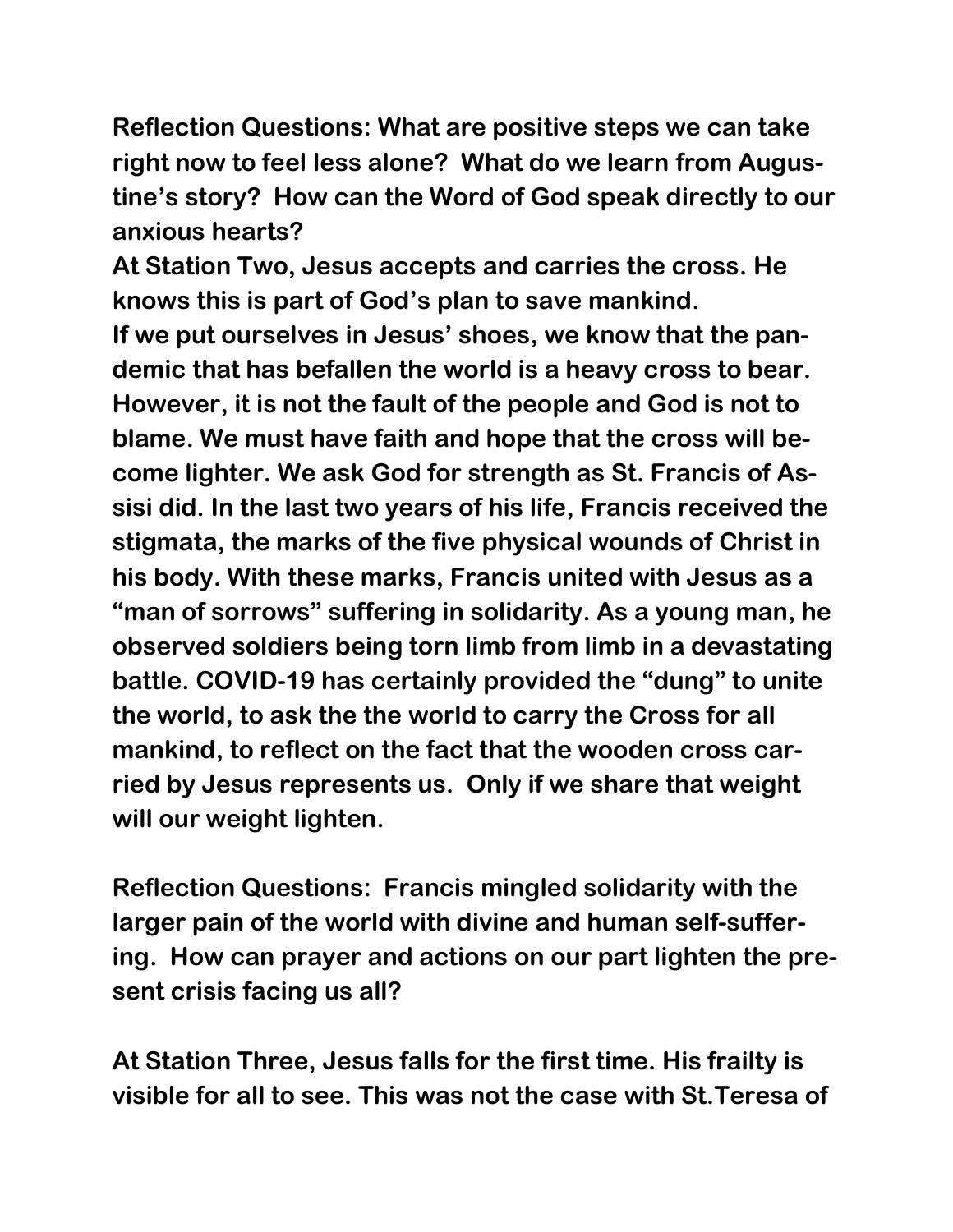**Calcutta who spent nearly a half century not feeling God's presence. While she presented a perpetually cheery public persona, she lived in a state of abiding spiritual pain as revealed in letters known as "dark letters." Yet, until her death, she continued to serve the most desperate and forlorn in India. Crushed under the cross of doubt that God existed yet, convinced of his abandonment, she kept going. Jesus, too, crushed by the weight of His cross gets up and moves forward while the crowd presses in on Him, shouting and displaying a lack of gratitude for His goodness. Afraid and discouraged by this Corona virus, we fall under the weight of uncertainty. Yet, we know — I know that I must pick myself up and go on. I ask God for mercy and resolve. Teresa of Calcutta certainly did.**

**Reflection Questions: There is so much to learn and know about COVID-19. How am I handling all the uncertainty the surrounds the virus? What constructive ways have I handled uncertainty in the past? Why do you think Teresa had such a hard time dealing with the presence of God? Have you experienced anything similar?**

**At Station Four, Mary, the mother of Jesus, comes face-toface with her Son. He is covered in blood, sweat and spit, bent under the weight of that cross. She feels the sword pierce her soul. She offers Him what a mother can — the comfort of her presence. If we allow ourselves to encounter her image, what do we see? Do we see Mary's gaze filled with compassion and love? How is Jesus receiving her**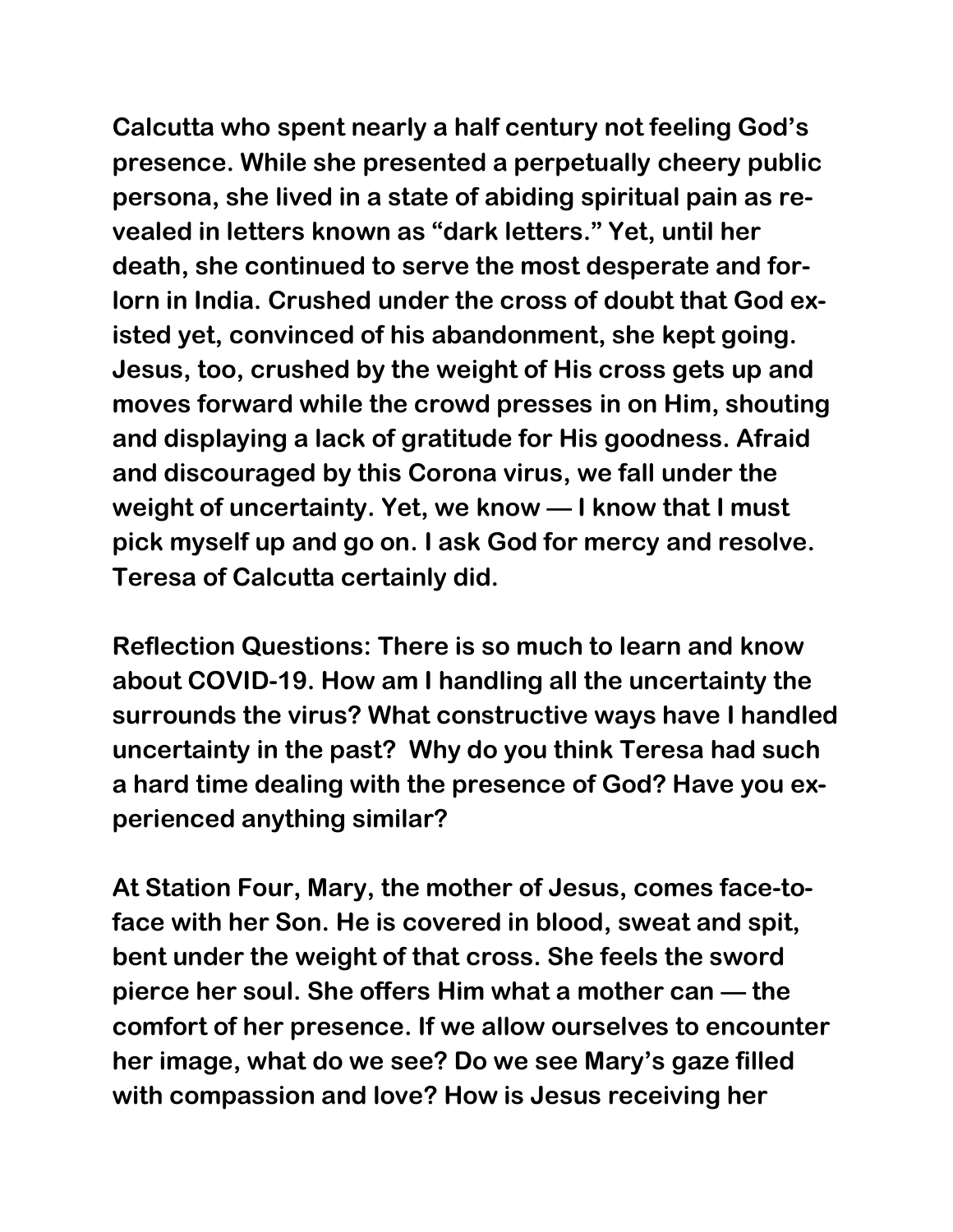**gaze? How does this image remind us of "Our Lady of Perpetual Help?" In the icon, the Christ Child grasps his mother's hand as though frightened by what he sees. he has become human like us ,only without sin. On Our Lady's left and right we see reasons for the child's fear. The vision of the instruments of the crucifixion has driven the boy Jesus to his mother's protective embrace. Yet, Our Lady's gaze is fixed on us, her children on earth. She is our source of constant comfort and hope.**

**Reflection Questions: How can we remain the constant source of comfort to our own children? How are we distracting them from the grip of fear? How are we talking to them about what they see and hear happening in our world?** 

**How can we demonstrate compassion for the suffering of others?**

**At Station Five, Jesus is helped by Simon of Cyrene to carry his cross. He is pressed into service and must detour from his plan of the day. He does so without complaint and he enters a life of service to God. He seems to appreciate this unexpected event in his life. For St. Elizabeth Ann Seton, the deaths of her husband, daughters and son were unexpected events in her life which led her to involve herself in life situations that she could not have anticipated. She converted to Catholicism, Through her friends, she saw faith in action.She opened the first free Catholic school in America,**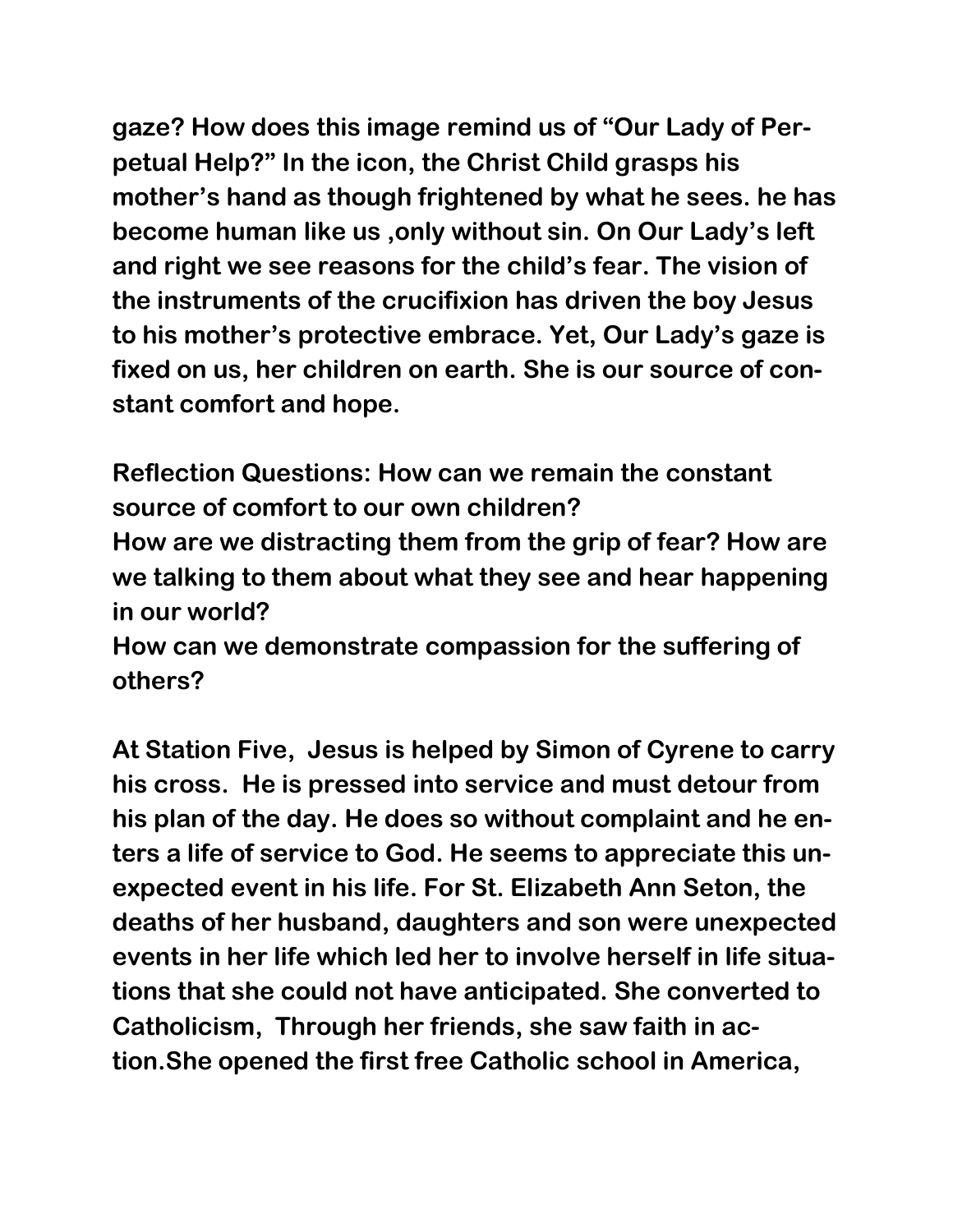**founded the religious order of the Sisters of Charity, focused on education, children and the poor and established the first catholic orphanage in the country. For both Simon of Cyrene and Elizabeth Ann Seton, SERVICE TO THOSE WITH THE HIGEST NEEDS, WAS PARAMOUNT.**

**Reflect on how first responders, gov't agencies, private companies, groups and individuals are responding to the COVID-19 crisis. In what ways can we give thanks to them who risk their lives for us? Reflect on the effects of Elizabeth Ann Seton's contributions to children, to the church and those in need.**

**At Station Six, Veronica ( from the Latin and Greek meaning "true image") offers her veil to Jesus. She, about whom we know nothing, earns heaven with a simple gesture of charity.**

**This simple gesture represents risk and courage. She sees a face in pain and wants to help. She manages to touch Jesus's face tenderly. Legend has it that Christ's sweat, having left an imprint of his face on the cloth, transferred healing properties into its fabric. St. Michael, too, represents risk, courage, strength, and service. He is a protector of the Church. He is the top guardian angel. his name means "messenger of God." He is an angel, not human, yet a saint, because of his holiness. No matter how small the request, he performs small miracles with great love. At this station we are reminded that our acts of service — expected or not,**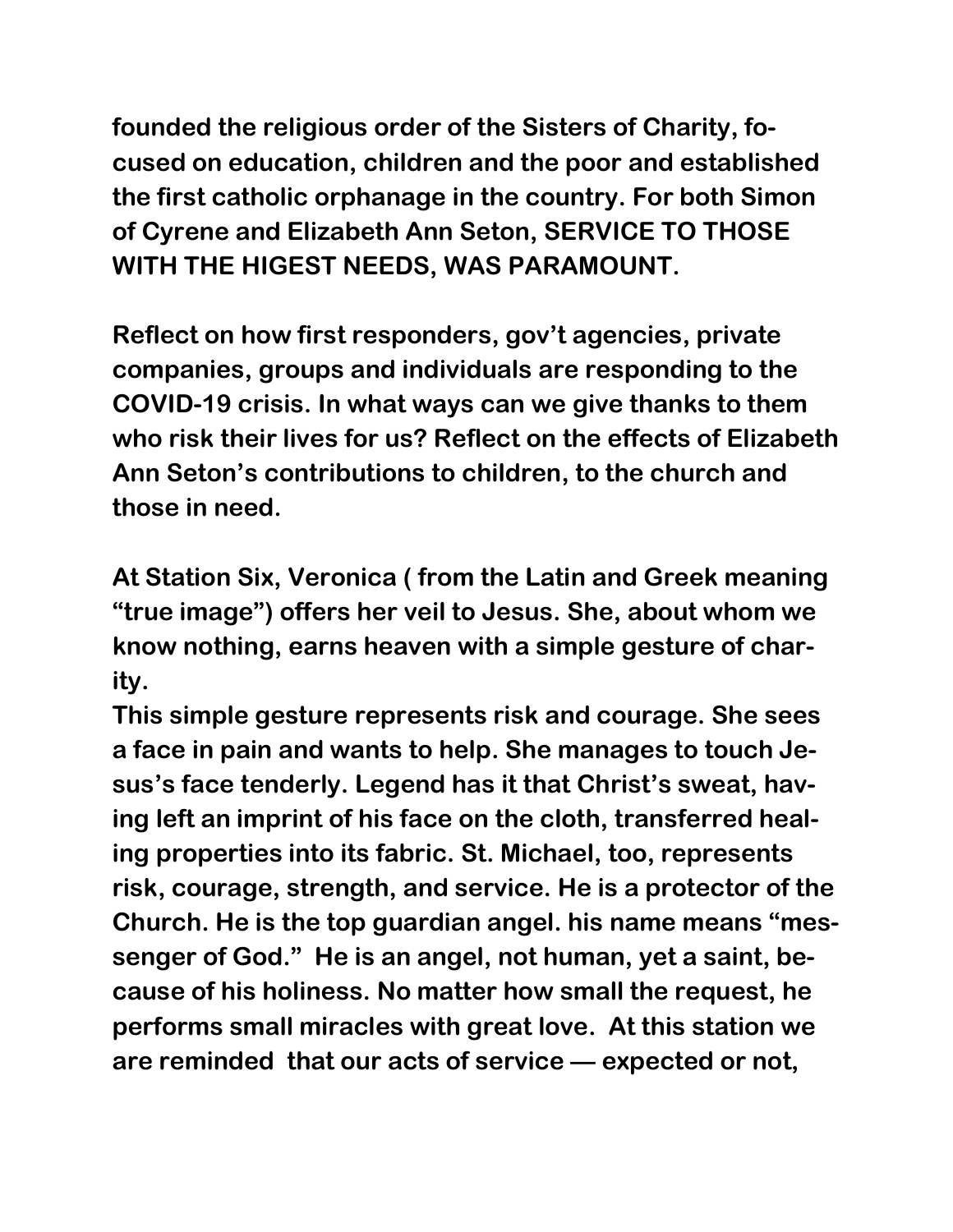**eagerly shared or not, obligatory or not — carry great weight in the kingdom of God.**

**Reflection Questions: In what small ways, can we open our hearts and mind to God and neighbor without being intrusive? How can we extend a gesture of charity? Have you called on St. Michael the Archangel lately?**

**At Stations Seven, Jesus falls a second time. Although he has accepted God's will, in his humanity, he stumbles as we do. Surrounded by rejection and scorn, anguish and fatigue, he rises a second time. He has the strength to go forward. He is unafraid of the difficulties ahead because at the end of his struggle is heaven. His fall represents self-sacrifice — an act of true humility which St. Patrick of Ireland also represented. Although a sinner, he accepted God's graciousness with gratitude. He resisted kudos, the lure of the favor of others. He was obedient to God wherever it led him. He demonstrated authentic humility, freeing himself of the need for pleasing others and being distracted from God's calling. He attributed his impact on Ireland to the grace, power, love and mercy of the one true God. May the humility of St. Patrick spread to those in the spotlight who wish to aggrandize themselves, inflate their egos and bore the public to death in these trying times.**

**Reflection Questions: How can we learn from our failures/ our weaknesses? when we fall down?**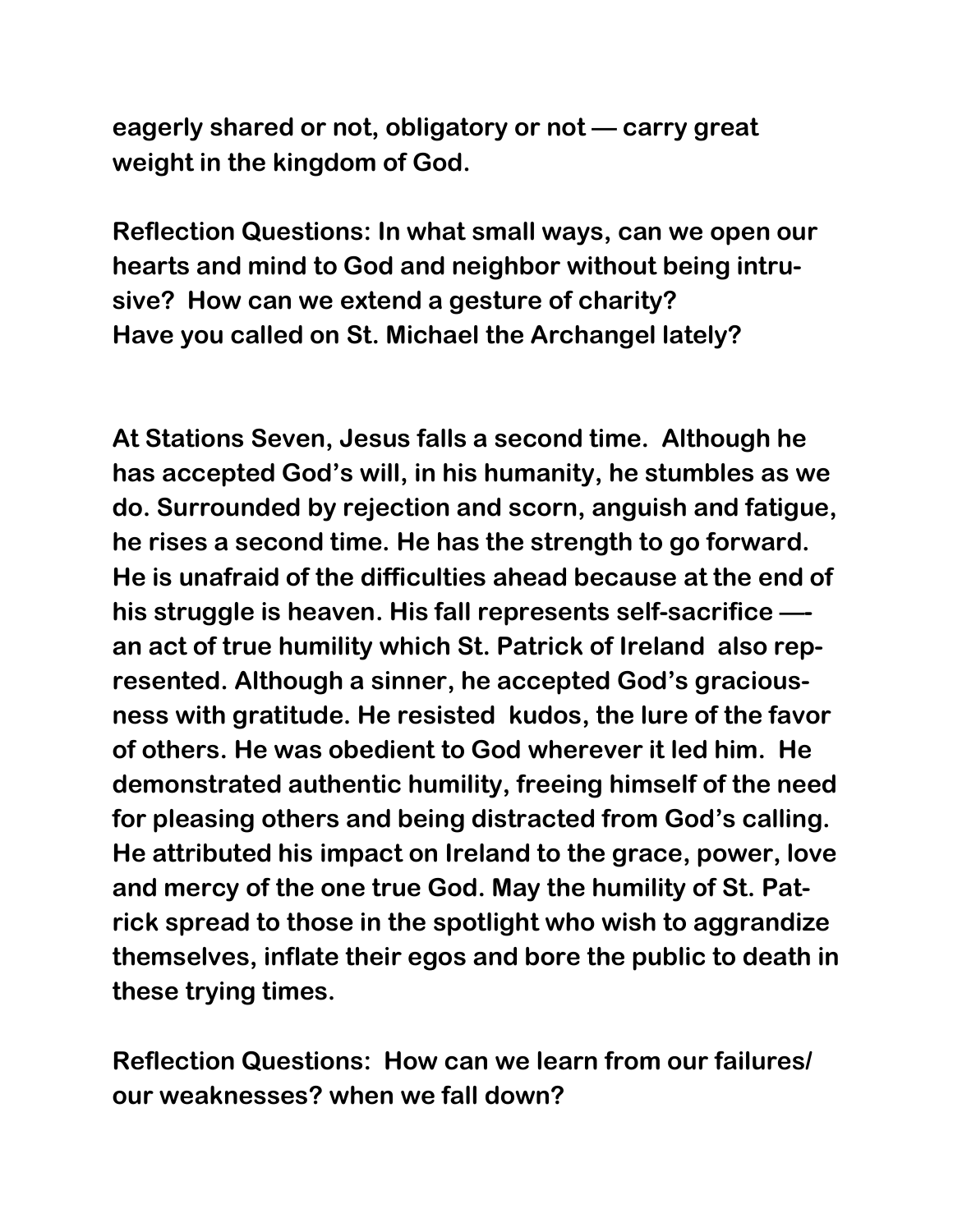**What constructive steps can we take to keep us moving forward during this season of Lent? How can we practice humility as St. Patrick did?**

**At Station Eight, Jesus speaks to a group of women of Jerusalem who are mourning and shedding tears for him. He stops and admonishes them gently but directly: "Daughters of Jerusalem, do not weep for me, but weep for yourselves and your children…" How can one interpret these words? One way, I believe is to attribute these tears to an overflow of emotion and piety at the particular moment without real thought to what comes next. Will these tears lead to a different outcome? Will the behaviors of these women change after the crucifixion has passed? There is no way of knowing. Only time and observable actions will tell. Maybe this is the reason Jesus is telling the ladies to look inward — don't mourn for Him. He knows why he is doing what he is doing. In medieval legends, Mary Magdalene, another woman of the Bible, has looked inward. She has been redeemed by God because she has sinned. She leaves a life of sin behind and takes an action. She chooses to live in the wilderness for 30 years as a contemplative.** 

**Today, COVID-19 gives us the perfect opportunity to look inward, to guard against trivializing the disease, to spreading the disease through careless behavior like holding COVID-19 parties and ignoring the command to distance ourselves socially. Let us not weep for Jesus but weep for a suffering world and, yes, even for ourselves.**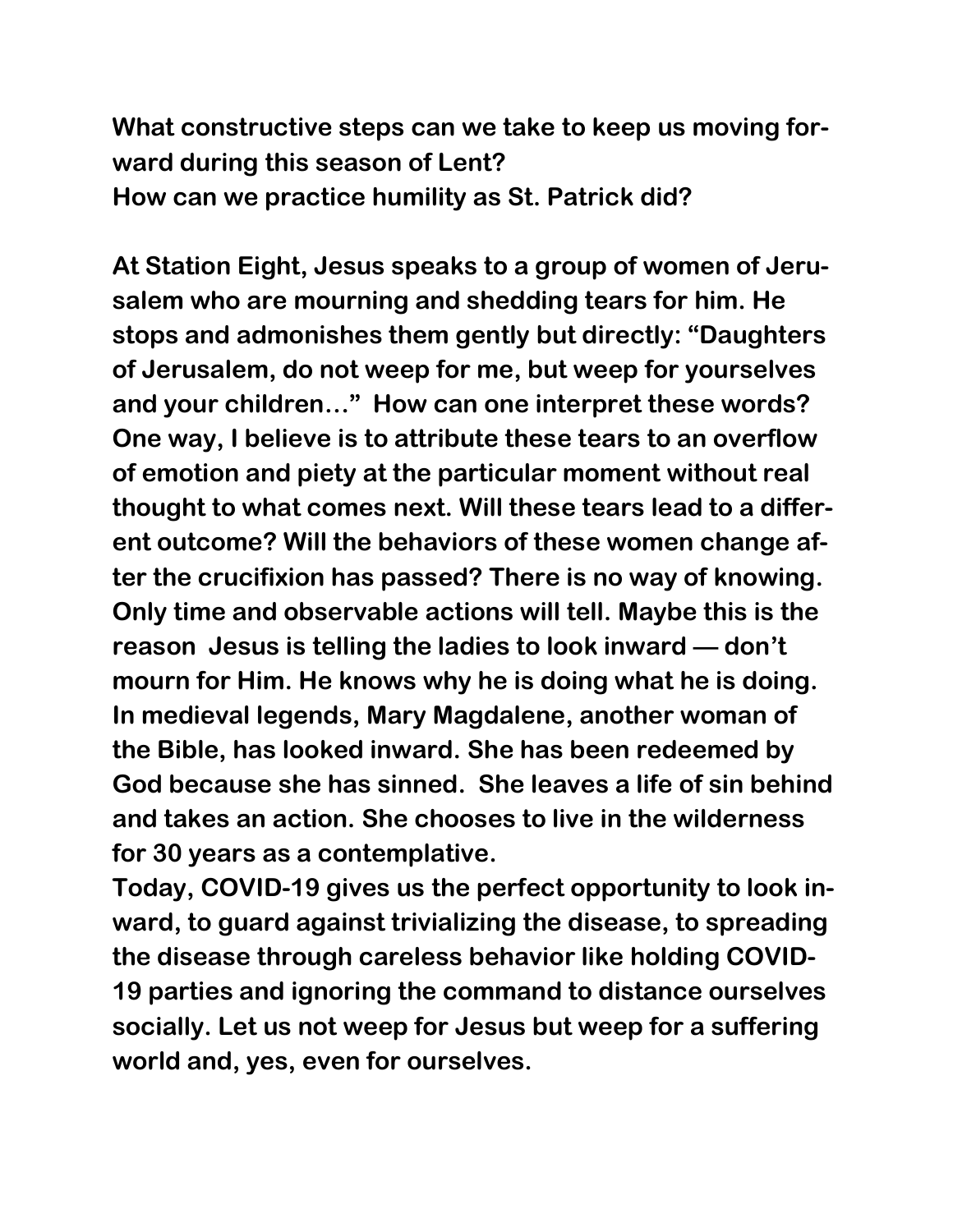**Reflection Questions: In what ways are we contemplating our own behaviors? What actions are we taking to show gratitude to God for being safe? Following in the footsteps of Mary Magdalene, how are we thinking of life differently? What might are new life look like?**

**At Station Nine, Jesus falls a third time. Imagine you are walking to your death.You are exhausted. It seems that you can not go on any further. Your legs have given out under the weight of your cross. Now look at Jesus. Think as he might be thinking. With the Father's help, I have the strength to get up and endure to the end of the journey. My goal is the salvation of all mankind. At this moment of a pandemic that no one really understands and which has paralyzed the world — brought it to a stand-still, we might examine the image of St. Jude Thaddeus and recall that he is the patron of desperate cases. He might help us to overcome the kinds of narrowness which fear of the future imposes on our hearts, especially at this time. Now, take a look at Jude's image. He is holding a club representing his being hacked, beaten to death as a martyr. The image of Jesus is on his chest —- a symbol of healing. The flame above his head is, of course, the symbol of Pentecost where the apostles received the Holy Spirit. Finally, Jude wears green— a symbol of hope and renewal. Combined these symbols ask us to persevere, as Jesus persevered under the weight of the cross and to pray to St. Jude, the patron of desperate cases.**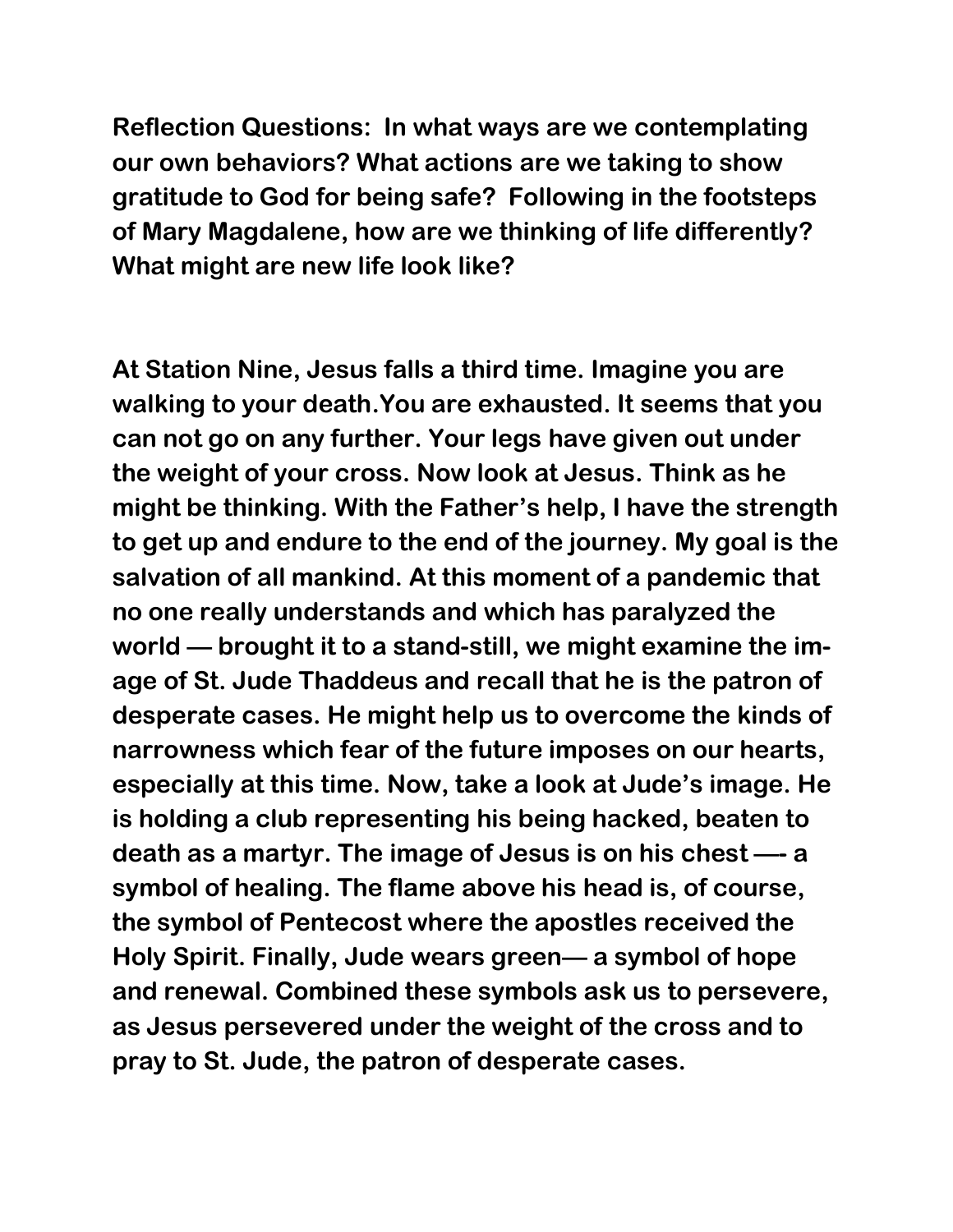**Reflection Questions: How can prayer and resolve encourage us to persevere during this pandemic? As we continue the daily battle with ourselves, the world and our doubts, how can we resolutely rise again and again so that we don't despair? How can we encourage others knowing that with Jesus there really is no such thing as a lost or impossible cause?**

**At Station Ten, Jesus is stripped of his garments. — leaving Him naked and humiliated. Covid -19 has left us naked. We have been stripped of control over our own destinies. We have not been stripped, however, of our dignity. Dignity is found beneath the skin; it is part of us. In Jesus, innocent, stripped and tortured, we see the outraged dignity of all the innocent. Stripped naked, he symbolizes all the wrong wrongly concealed. Noted, too, is that his tunic remained intact, a symbol of the Church's unity, a unity found in patient journeying. The relic of the true cross upon which Jesus Christ died and shed His Precious Blood is solemnly carried during during the Stations of the Cross. Here in St. Monica's Church every Friday after noon Mass, Father Baker takes us on Jesus' journey with the cross. Although some of us cannot assemble as a community this year to venerate the cross with a kiss, we can recognize that this cross has become a Tree of Life. We must be patient. We must forgive and be forgiven. We must turn to God and ask that our dignity be restored. Bathe us and clothe dear God in your love.**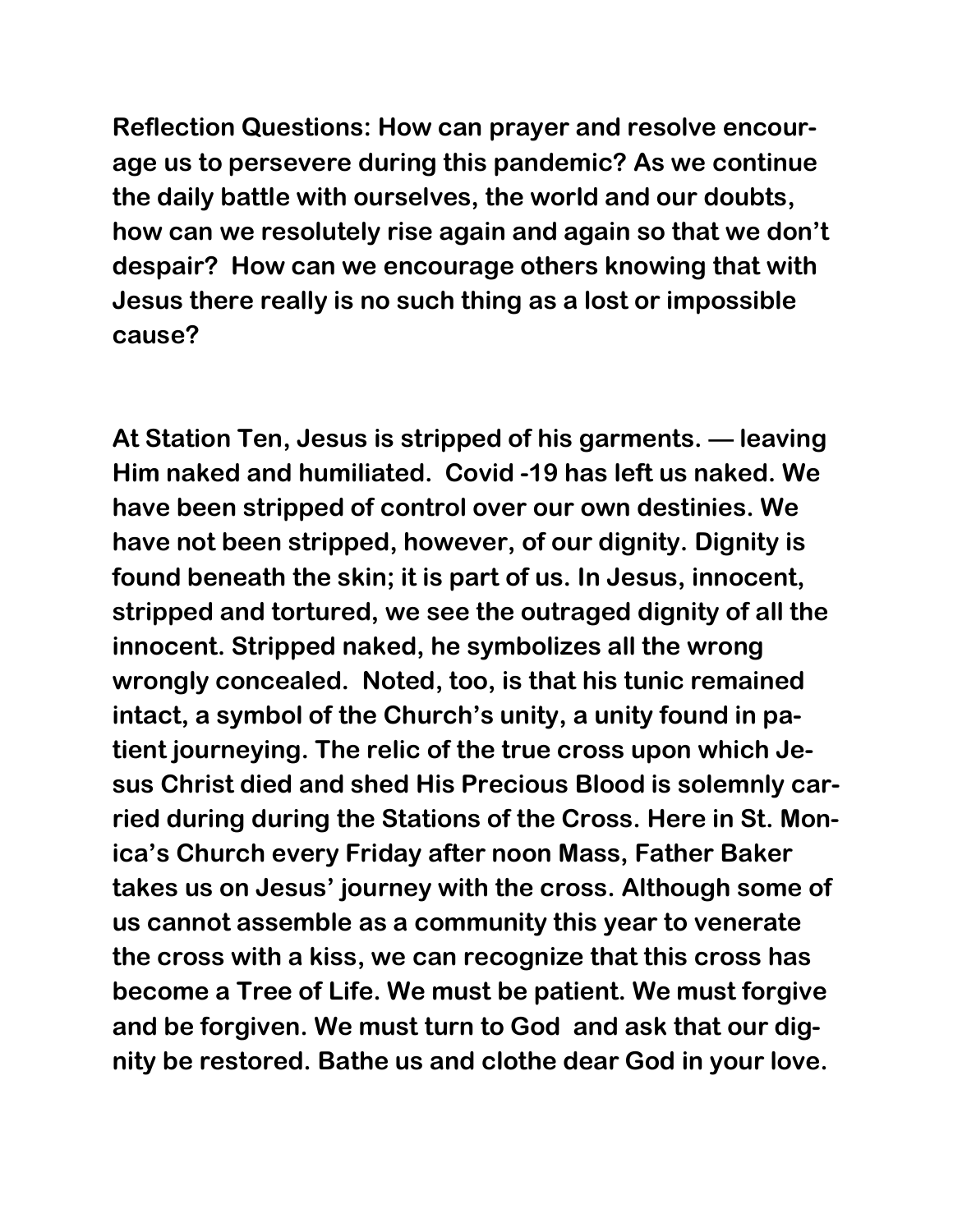**Reflection Questions: How can we avoid the sin of pride and humble ourselves before God?**

**St. Helena, mother of Emperor Constantine, legend has it, found three crosses at the site of the crucifixion. The Cross of Jesus was distinguished by the other two by laying the crosses on a dead youth who was revived by the touch of the third cross. How can contemplating the relic of the true cross help us to remain faithful, ask for God'a mercy, and never give up hope?**

**How does the cross remind us of our own poverty?**

**At Station Eleven, Jesus is crucified unmercifully. He refuses to come down from the cross, obedient to the Father's will. He still loves and forgives. If we look at those being tortured for giving the world the virus, we know that they do not deserve to be crucified. They were not responsible for this deadly disease. yet today they are being subjected to harm.**

**When Frances Xavier Cabrini was a young girl, she made paper boats and loaded them with violets, pretending to send them to evangelize in China. She feared water yet crossed the ocean dozens of times; she was rejected by a religious community because of ill health yet founded her own community. In short, she was a formidable woman who lived a life of many contradictions. She was fearless and knew what she wanted. Mostly, she was a champion of social issues. From health to immigration and workers' rights to the care of the poor, the saint sought to live and to teach others to live with a spirit of selfless service, kindness and a warm**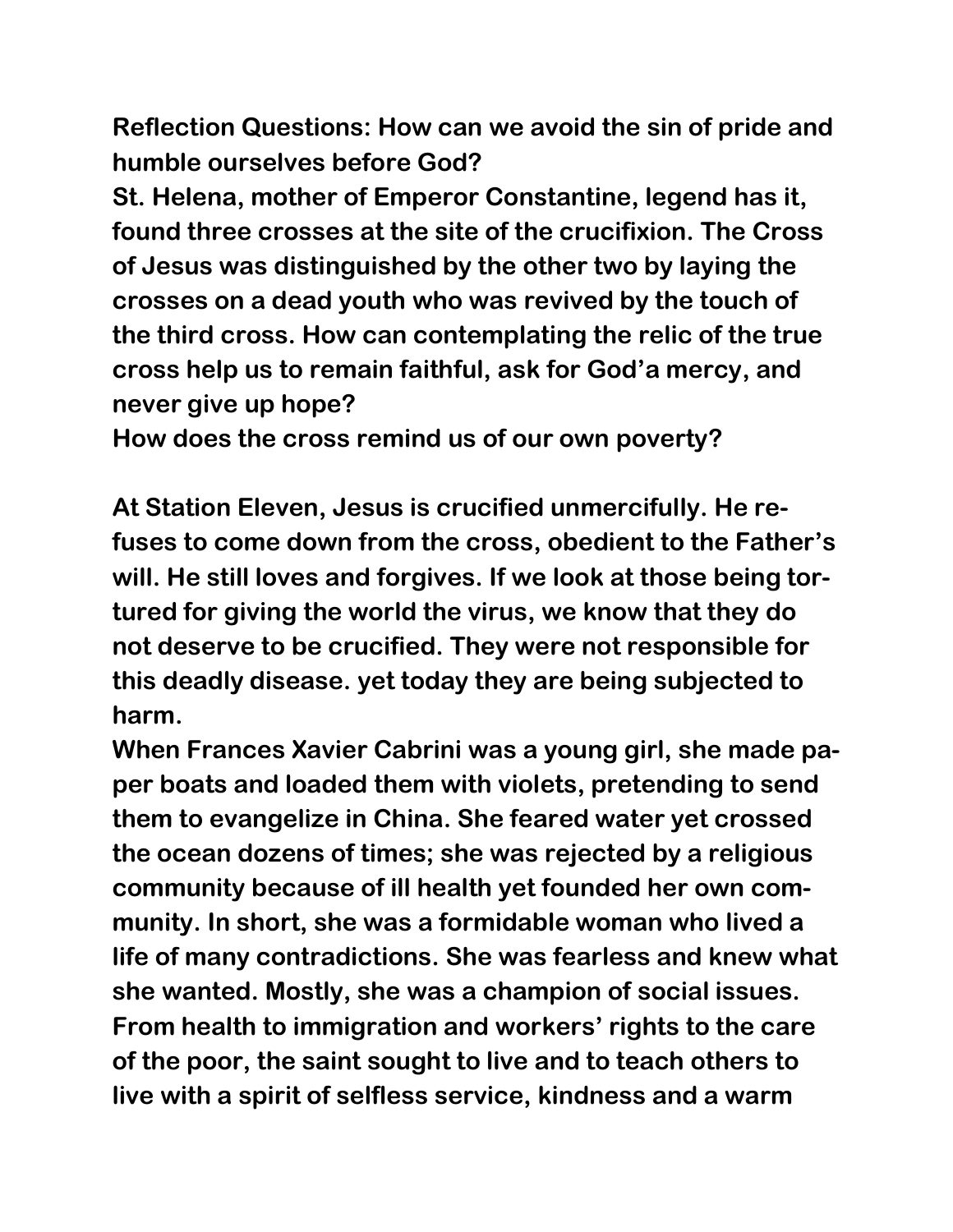**welcome to all. before she was sent to work in America among the Italian immigrants yet she yearned to go to Asia. That is why her name is Frances Xavier, after the Jesuit missionary St. Francis Xavier. who went to Asia and died there. Her love, her heart was for the East. She was sent to the West.**

- **• Reflection Questions: Have there been times where we did not get what we wanted, but instead found ourselves doing what others needed… and then found it was what we needed as well? What were they? What did you discover?**
- **• Frances' love of God moved her to service. Are there ways in which we can serve others, even in this time of plague? If so what are they?**
- **• Mother Cabrini loved the people of Asia -who are even now being blamed for a virus they did not create and from which they have suffered greatly. In our own country, Asian Americans are being attacked, even physically. The "Cross," it would seem, is everywhere. Where do you see the cross present these days? Have we in any way allowed the prejudice and anger that brought Jesus to the cross color the way we think and act towards others?**
- **• Guide us Jesus by your profound empathy. Help us to say, with sincerity, "Father forgive them for they know not what they do."**

**At Station Twelve, Jesus dies on the cross. The seven last phrases uttered are the perfection of His faith, hope and**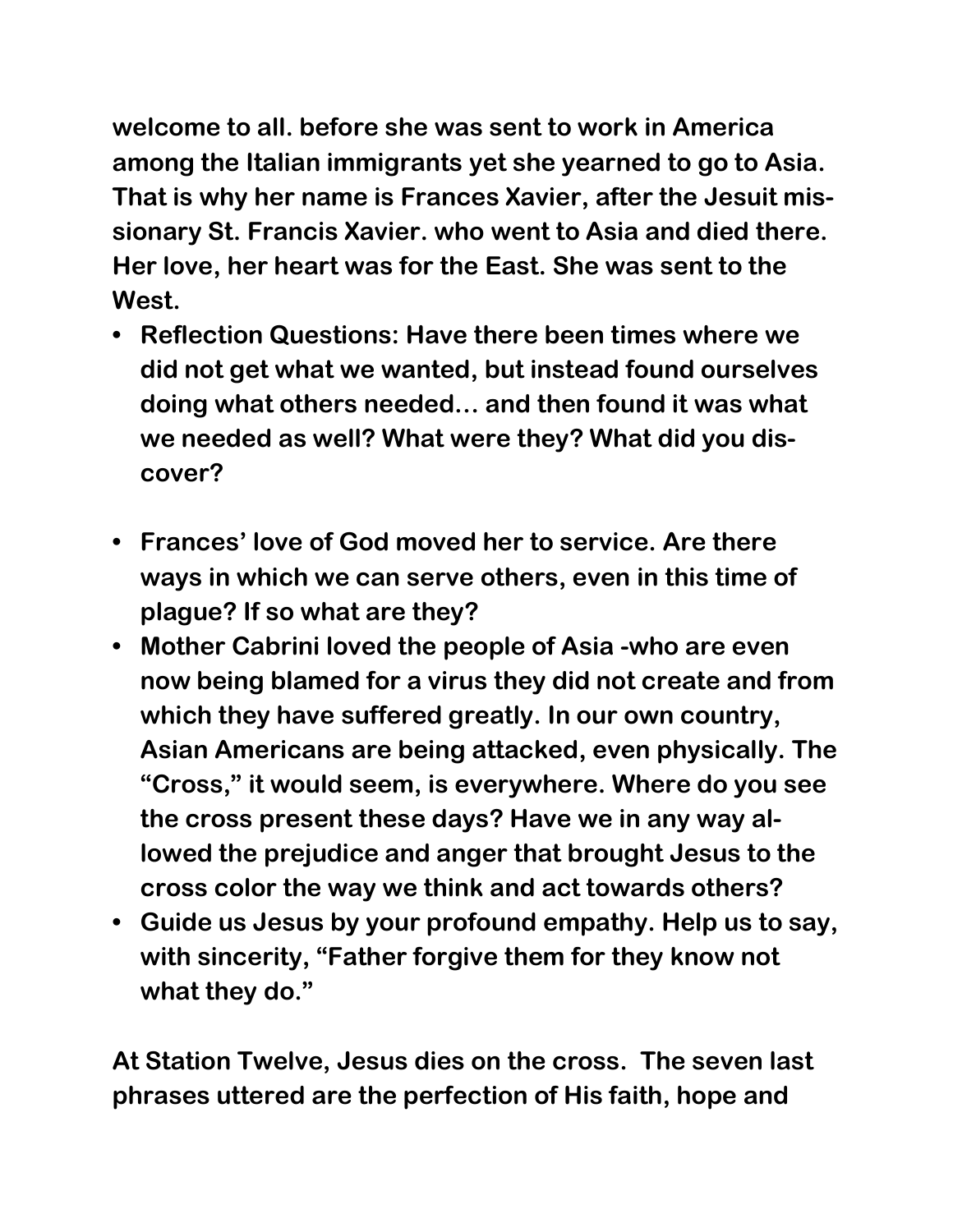**charity. —-" My God, my God, why have you forsaken me?" (Mt 27:46); "Remember me…" asks one of the thieves. Jesus responds, "Today you will be with me…" (Lk 23: 42); " Woman, here is your Son!…" (Jn 19:26);**

**" I am thirsty (Jn 19:28)"; " It is finished" (Jn 19:30);**

**" Father, forgive them …" ( Lk 23: 34) and " Father into your hands I commend my spirit" (Lk 23: 46).**

**When we hear these words, what do we see? Do we avert our eyes from the horror of the moment? Do we flee in panic before possible death and suffering. According to Mayor de Blasio, 50% of all NYC residents will be struck by the virus. ( hopefully he is wrong)**

**Nevertheless, we recall the last words of John Paul II who suffered unmercifully for years with Parkinson's disease. Before collapsing into a coma, he uttered "Let me go to the house of the Father." For six hours, while a small candle lit up the darkness in his room (a Polish tradition), he slowly faded away. Sickness does not ask permission. It comes unannounced. It limits our choices. It tests our hope. It is a bitter gall.**

**Reflection: Reflect on this prayer:** 

**"I ask you, Lord, open my eyes**

**to see you also in suffering, in death,**

**in the ending which is not the real ending.**

**Upset my complacency by your cross: shake off my drowsiness.**

**Challenge me always by your disturbing mystery**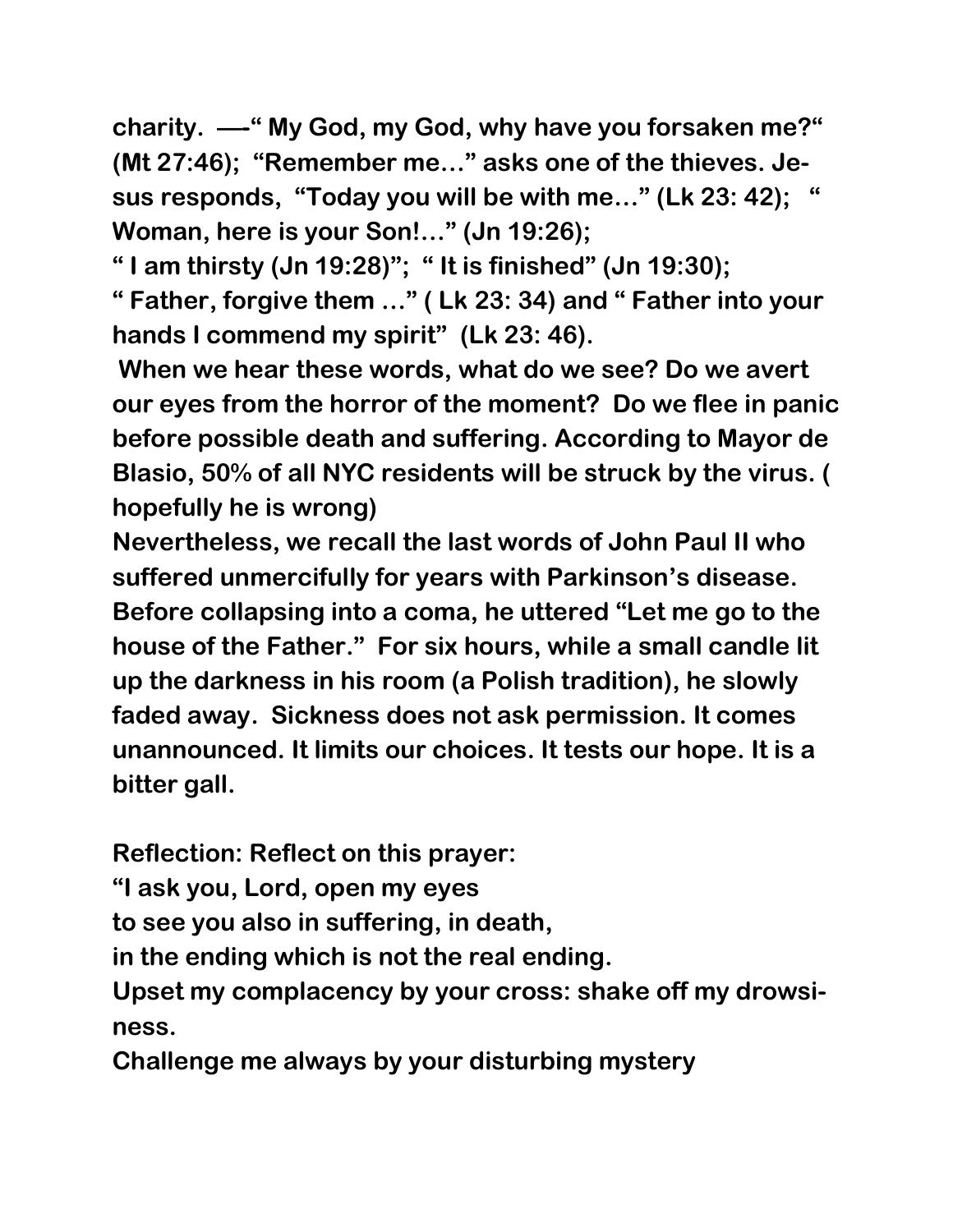**that overcomes death and grants life." (do not know the author)**

**At Station Thirteen, Jesus is taken down from the cross. Tears and loss mingle. Yet, love is stronger than loss, than death. So it is in the lives of our families and neighbors who grieve and are heartbroken over loss. Before burial, Jesus is returned to his mother. Bent over Jesus' body, Mary is bound to Him in a total embrace. The icon is known as the "Pieta." (pity) It shows that death does not break the bond of love. Those who are prepared to sacrifice for Christ will be transfigured on the other side of death. If we recall that not long before his death, Jesus was transfigured before his disciples, confirming his identity as God's Son, we can appreciate that some disciples fled the scene. We realize that we cannot reason our way into understanding that which is by definition unreasonable — the injustice and cruelty that happens across the world — WHICH IS NOW TAKING PLACE— Nonetheless, St. Thomas, "The Angelic Doctor," in his "Summa Theologica," helps us to reconcile the relationship between faith and reason. Most people see no relationship between what they observe naturally using their minds and senses with the theory of revelation. Yet Thomas believed that the two kinds of knowledge are compatible and work in collaboration. He believed that revelation could guide reason and prevent it from making mistakes, while reason could clarify and demystify faith. ( See the Summa…, part three). "We will be richer for having walked with him, poorer for having walked away from him."**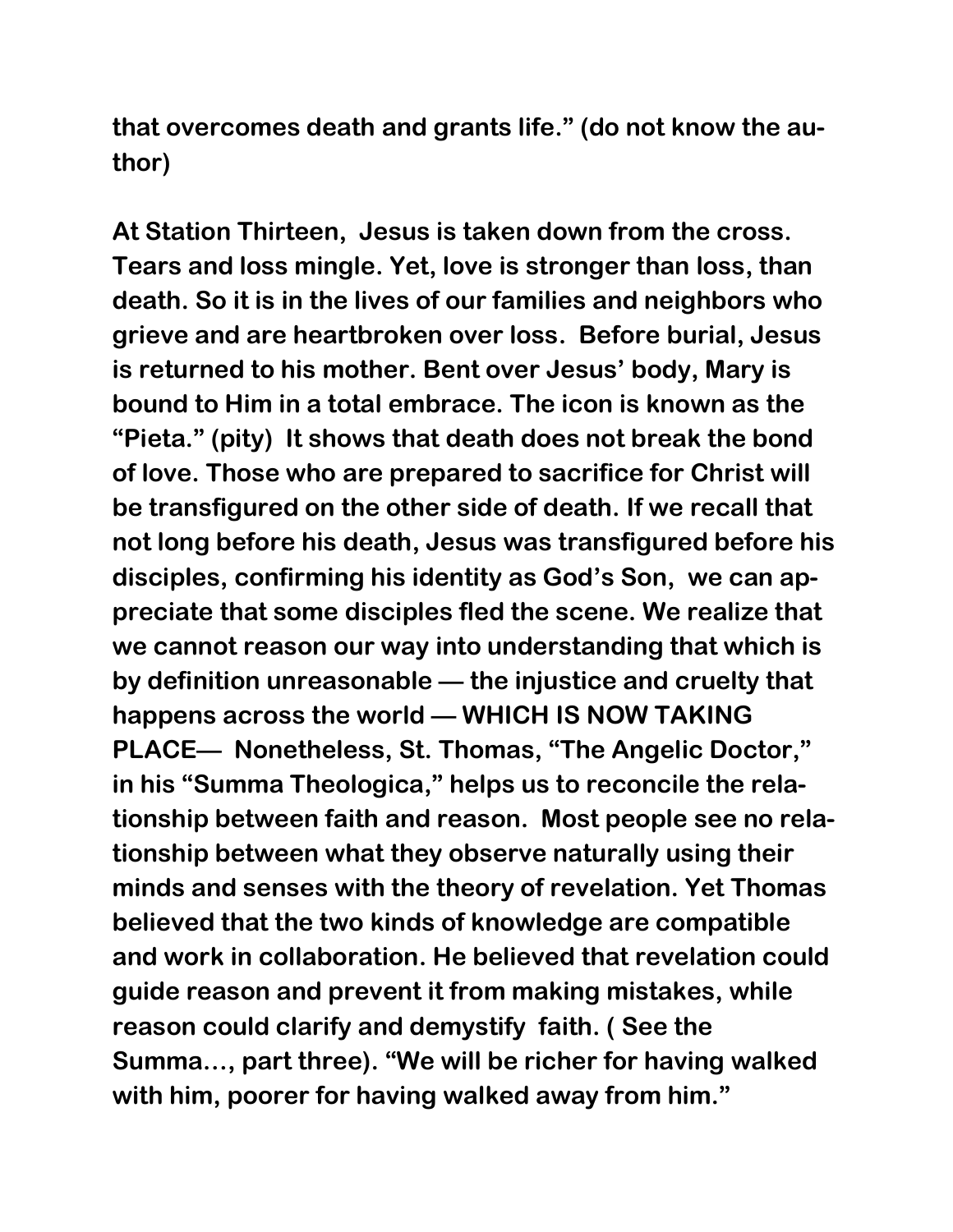**Reflection Questions: As we think about Jesus being taken down from the cross, think about how in this time of one challenge after the other, we can, in faith, move forward. How can our focus on salvation and sacrifice console us during this pandemic? on this season of Lent?**

**At Station Fourteen, Jesus is placed in the tomb. Death without burial was the intended end for the crucified criminal. Joseph of Arimathea saw to it that Jesus would receive the proper burial. With Pilate's permission, Jesus is buried "in a garden in a new tomb in which no one had ever been laid" ( Jn 19: 41-42) — a garden in which is planted on solid earth and will bring new life. Unlike the garden of Eden with its overgrown branches blocking us from tasting the bread of God's gifts, the renewal of all things will begin. Today, after days of Congress fighting over power and money and position, a proper stimulus package has been passed for those in need like many small businesses. Equipment, life-giving supplies, such as, masks and ventilators are being provided to hospitals, medical teams. and first-responders like the NYPD and fire department. If we consider the miraculous contributions of one of the most beloved saints and intercessors in our world — St. Anthony of Padua — we might continue to pray for those who have lost jobs, incomes and lives. He is the one who can find lost things. He is the one, it has said, who discovered the miser's heart. ( See Donatello's 15th century masterpiece).**